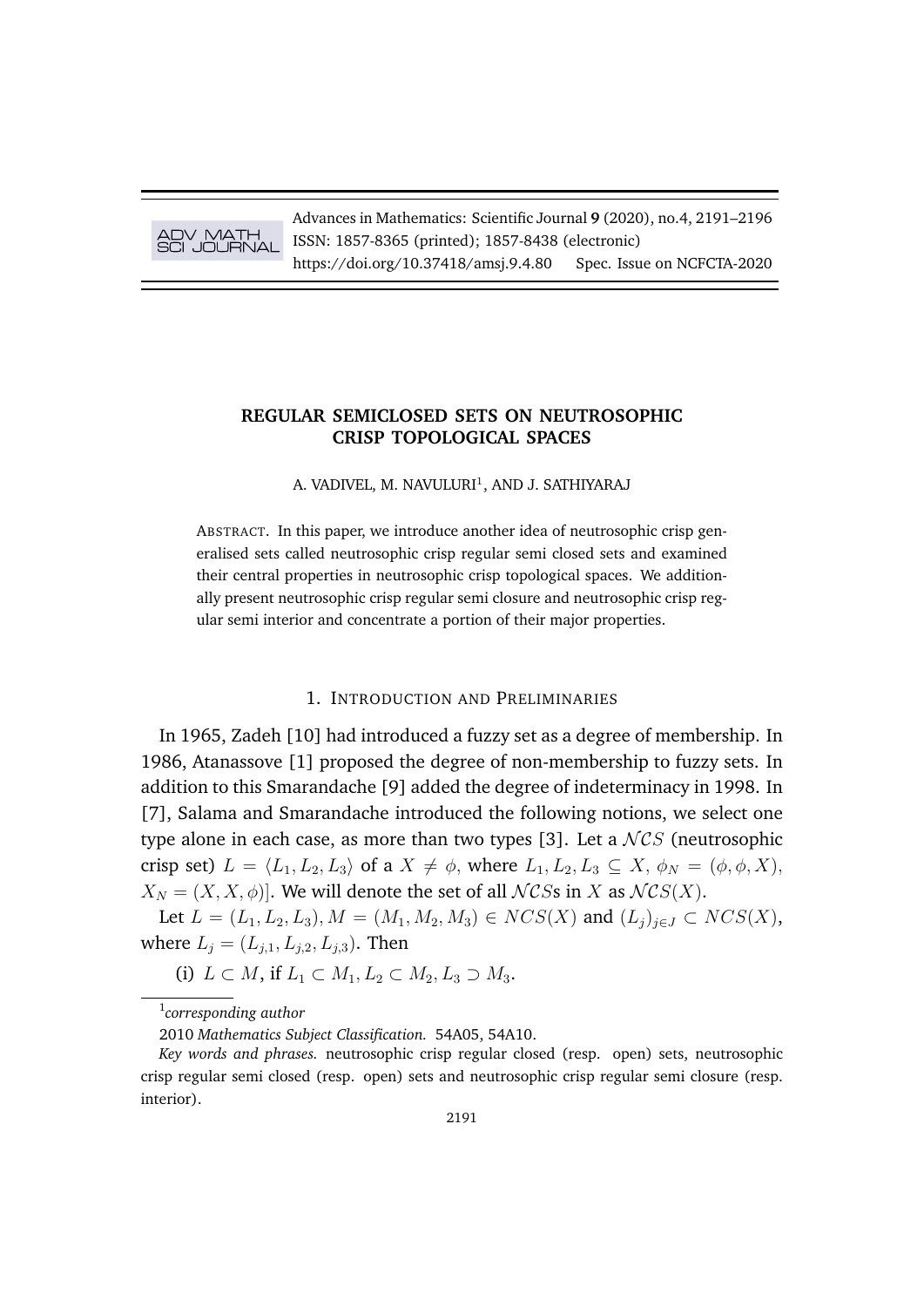```
(ii) L = M, if L \subset M and M \subset L.
   (iii) L^C = (L_1^c, L_2^c, L_3^c).
   (iv) L \cap M = (L_1 \cap M_1, L_2 \cap M_2, L_3 \cap M_3).(v) L \cup M = (L_1 \cup M_1, L_2 \cup M_2, L_3 \cup M_3).(vi) \cap L_i = (\cap L_{i,1}, \cap L_{i,2}, \cap L_{i,3}).(vii) \cup L_i = (\cup L_{i,1}, \cup L_{i,2}, \cup L_{i,3}).Let L, M, C \in NCS(X) and (L_i)_{i \in J} \subset NCS(X). Then
     (i) \phi_N \subset L \subset X_N.
    (ii) if L \subset M and M \subset C, then L \subset C.
   (iii) L \cap M \subset L and L \cap M \subset M.
   (iv) L \subset L \cup M and M \subset L \cup M.
    (v) L \subset M iff L \cap M = L.
   (vi) L \subset M iff L \cup M = M.
  (vii) L \cup L = L, L \cap L = L.
  (viii) L \cup M = M \cup L, L \cap M = M \cap L.
   (ix) L \cup (M \cup C) = (L \cup M) \cup C, L \cap (M \cap C) = (L \cap M) \cap C.
    (x) L \cup (M \cap C) = (L \cup M) \cap (L \cup C) and L \cap (M \cup C) = (L \cap M) \cup (L \cap C).
   (xi) L \cup (L \cap M) = L, L \cap (L \cup M) = L.(xii) (L \cup M)^c = L^c \cap M^c, (L \cap M)^c = L^c \cup M^c.(xiii) (L^c)^c = L.
  (xiv) L \cup \phi_N = L, L \cap \phi_N = \phi_N.
  (xv) L \cup X_N = X_N, L \cap X_N = L.
   (xvi ) X_N^c = \phi_N, \phi_N^c = X_N.
 (xvii) L \cup L^c = X_N, L \cap L^c = \phi_N.
(xviii) (\cap L_j)^c = \cup L_J^c, (\cup L_j)^c = \cap L_j^c.(xix) L \cap (\cup L_i) = \cup (L \cap L_i), L \cup (\cap L_i) = \cap (L \cup L_i).
```
Moreover, Salama et al. [5,7,8] applied the concept of neutrosophip crisp sets to concept of  $\mathcal{N}CT$  (neutrosophic crisp topology),  $\mathcal{N}CT$  (neutrosophic crisp topological space),  $N\mathcal{C}_{CS}$  (neutrosophic crisp closed set),  $N\mathcal{C}T$  (neutrosophic crisp open set),  $N\mathcal{C}cl(L)$  (neutrosophic crisp closure of L) and neutrosophic crisp interior of L. A neutrosophic crisp subset L of a  $\mathcal{N}CTS$   $(X,\Gamma)$  is said to be neutrosophic crisp pre (resp. semi,  $\alpha$  and  $\beta$ ) open set [6] (briefly,  $\mathcal{NCP}$ os (resp.  $NCSos$ ,  $NCoos$  and  $NCBos$ ) if  $L \subseteq NCint(NCcl(L))$  (resp.  $L \subseteq$  $N\mathcal{C}cl(\mathcal{NC}int(L)), L \subseteq \mathcal{NC}int(\mathcal{NC}int(L)))$  and  $L \subseteq \mathcal{NC}cl(\mathcal{NC}int(\mathcal{NC}cl(L))))$ .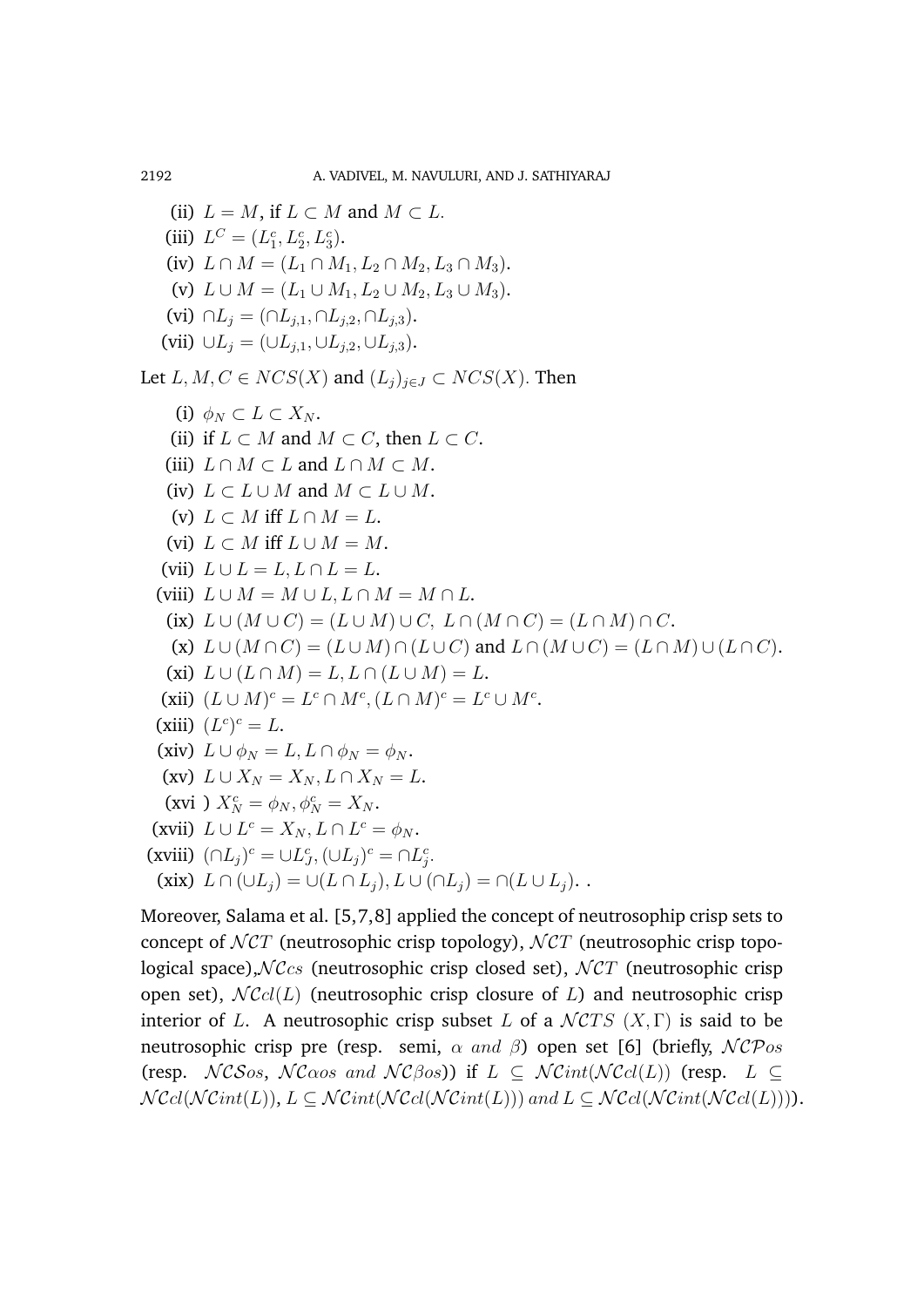The complement of a  $\mathcal{NCP}_{OS}$  (resp.  $\mathcal{NCS}_{OS}$ ,  $\mathcal{NC}_{\alpha\alpha\beta}$  and  $\mathcal{N}\mathcal{C}^{\beta\alpha\beta}$ ) is called a neutrosophic crisp preclosed (resp. semi,  $\alpha$  and  $\beta$ ) closed set (briefly,  $\mathcal{NCP}$ cs (resp.  $NCScs$ ,  $NCacs$  and  $NCBcs$ ) in  $(X, \Gamma)$ . The family of all  $NCPos$  (resp.  $NCPcs$ , NCSos, NCScs, NC $\alpha$ os, NC $\alpha$ cs, NC $\beta$ os and NC $\beta$ cs) X is denoted by  $NCPOS(X)$  (resp.  $NCPCS(X)$ ,  $NCSOS(X)$ ,  $NCSCS(X)$ ,  $NCaOS(X)$ ,  $N$ C $\alpha$ CS(X), NC $\beta$ OS(X) and NC $\beta$ CS(X)). [6] Let L be a NCS of NCTS  $(X, \Gamma)$ . Then, the neutrosophic crisp pre (resp. semi,  $\alpha$  and  $\beta$ ) interior of L is the union of all  $\mathcal{NCP}$ os (resp.  $\mathcal{NCS}$ os,  $\mathcal{N}C\alpha$ os and  $\mathcal{N}C\beta$ os) contained in L and is denoted by  $\mathcal{N} \mathcal{C} \mathcal{P} int(L)$  (respectively  $\mathcal{N} \mathcal{C} \mathcal{S} int(L)$ ,  $\mathcal{N} \mathcal{C} \alpha int(L)$  and  $\mathcal{N} \mathcal{C} \beta int(L)$ ). the neutrosophic crisp pre (resp. semi,  $\alpha$  and  $\beta$ ) closure of L is the intersection of all  $NCPcs$  (resp.  $NCScs$ ,  $NCacs$  and  $NCBcs$ ) contains L and is dented by  $NCPcl(L)$  (resp.  $NCScl(L)$ ,  $NCacl(L)$  and  $NCBcl(L)$ ). The undefined notions from [7] and cited therein. In general topology Cameron [2] defined a regular semi open sets and Di Maio and Noiri [4] defined semi regular open sets.

## 2. NEUTROSOPHIC CRISP REGULAR SEMI CLOSED SETS

**Definition 2.1.** *A* NCS, *L* of a NCTS (X, Γ) is called a neutrosophic crisp (i) regu*lar open (resp. closed) set (briefly, NCros (resp. NCrcs)) if*  $L = \mathcal{N}$ Cint( $\mathcal{N}$ Ccl(L)) *(resp.*  $L = \mathcal{N}$ Ccl( $\mathcal{N}$ Cint(L))). *(ii) regular semi closed (resp. open) sets (briefly,*  $NCrScs$  (resp.  $NCrSos$ )) if  $\exists NCrcs$  (resp.  $NCros$ ) H in  $X \ni NCint(H) \subset L \subset$ *H* (resp.  $H \subseteq L \subseteq \mathcal{N} \mathcal{C}cl(H)$ ).

 $NCrSCS(X)$  (resp.  $NCrSOS(X)$ ) denotes the family of all  $NCrScS$  (resp.  $\mathcal{N}$ CrSos) of X

**Proposition 2.1.** If a  $NCS$ , L is a  $NCross$  (resp.  $NCrSos$ ) then  $L^c$  is  $NCrcs$  (resp.  $\mathcal{N}$ *CrScs* $).$ 

**Proposition 2.2.** *In a NCTS*  $(X, \Gamma)$ *, the following hold:* 

- (i) *Every*  $\mathcal{N}C$ *ros* is a  $\mathcal{N}C$ *os* (*resp.*  $\mathcal{N}C$ *r* $\mathcal{S}$ *os*).
- (ii) *Every*  $NCrSos$  *is a*  $NCSos$ .
- (iii) *Every*  $N \mathcal{C}$ *os is a*  $N \mathcal{C}$ *rSos* (*resp.*  $N \mathcal{C}$ *aos*).
- (iv) *Every*  $N \mathcal{C} \alpha$ os *is a*  $N \mathcal{C} \mathcal{S} \alpha$ s (resp.  $N \mathcal{C} \mathcal{P} \alpha$ s).
- (v) *Every*  $\mathcal{NCP}$ *os is a*  $\mathcal{NCP}$ *C* $\beta$ *os*.
- (vi) *Every* NCSos is a NCβos.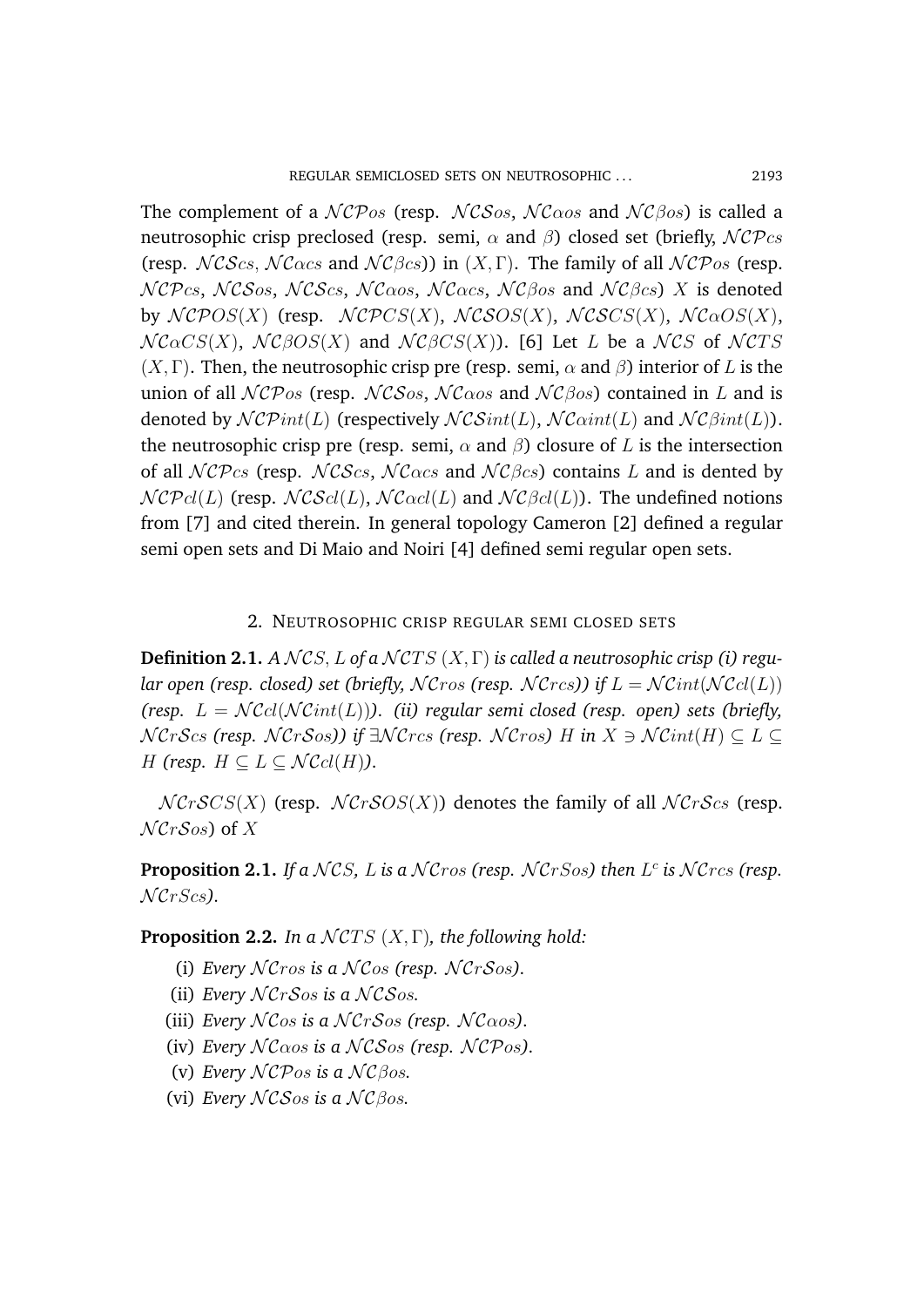*But not conversely.*

**Definition 2.2.** A neutrosophic crisp subset L of a  $NCTS$  (X,  $\Gamma$ ) is called a neu*trosophic crisp semi regular open sets (briefly, NCSros) if it is both NCSo and*  $NCSc$  or equivalently,  $L = NCSint(NCScl(L))$ . The family of all  $NCSro$  (resp.  $NCSO$  of X is denoted by  $NCSrO(X)$  (resp.  $NCSO(X)$ ).

**Theorem 2.1.** *For any*  $NCS$ , L of a  $NCTS$   $(X, \Gamma)$ . (a) (i)  $L \in NCSrO(X)$ . (ii)  $L = \mathcal{NCSint}(\mathcal{NCS}cl(L))$  *(iii) There exist a*  $\mathcal{NCross}$  *H* of  $X \ni H \subseteq L \subseteq \mathcal{N}Ccl(H)$ *. are equivalent. (b) (i)*  $L \in \mathcal{N} \mathcal{C} \mathcal{S} \mathcal{C}(X)$ *. (ii)*  $L = \mathcal{N} \mathcal{C} \mathcal{S} \mathcal{C} \mathcal{N} \mathcal{C} \mathcal{S} \mathcal{S} \mathcal{S} \mathcal{S} \mathcal{N} \mathcal{C} \mathcal{S} \mathcal{S} \mathcal{S} \mathcal{S} \mathcal{S} \mathcal{N} \mathcal{C} \mathcal{S} \mathcal{S} \mathcal{S} \mathcal{S} \mathcal{S} \mathcal{S} \math$ *exist a*  $\mathcal{N}$ *Crcs*  $H$  *of*  $X \ni \mathcal{N}$ *Cint*( $H$ )  $\subset L \subset H$ *. are equivalent.* 

From this discussion, we have,



FIGURE 1

3. NEUTROSOPHIC CRISP REGULAR SEMI CLOSURE (RESP. INTERIOR)

**Definition 3.1.** *The intersection (resp. union) of all*  $NCrScs$  *(resp.*  $NCrSos$ *) in a* N CT S (X, Γ) *containing (resp. contained in)* L *is called neutrosophic crisp regular semi closure of* L *(resp. neutrosophic crisp regular semi interior of* L*) (briefly,*  $NCrScI(L)$  *(resp.*  $NCrSint(L)$ *)*,  $NCrScI(L) = \bigcap \{M : L \subseteq M, M \text{ is a } NCrScs\}$  $(resp. NCrSint(L) = \bigcup \{M : B \subseteq L, M \text{ is a } \mathcal{N}CrSos\}.$ 

**Proposition 3.1.** Let L be any neutrsophic crisp set in a  $\mathcal{N}CTS(X,\Gamma)$ , the follow*ing properties are true:*

- (i)  $\mathcal{N}Cr\mathcal{S}cl(L) = L$  *iff* L *is a*  $\mathcal{N}Cr\mathcal{S}cs$ .
- (ii)  $\mathcal{N}CrSim(L) = L$  *iff* L *is a*  $\mathcal{N}CrSos$ .
- (iii)  $\mathcal{N}Cr\mathcal{S}cl(L)$  *is the smallest*  $\mathcal{N}Cr\mathcal{S}cs$  *containing*  $L$ .
- (iv)  $NCrSint(L)$  *is the largest*  $NCrSos$  *contained in* L.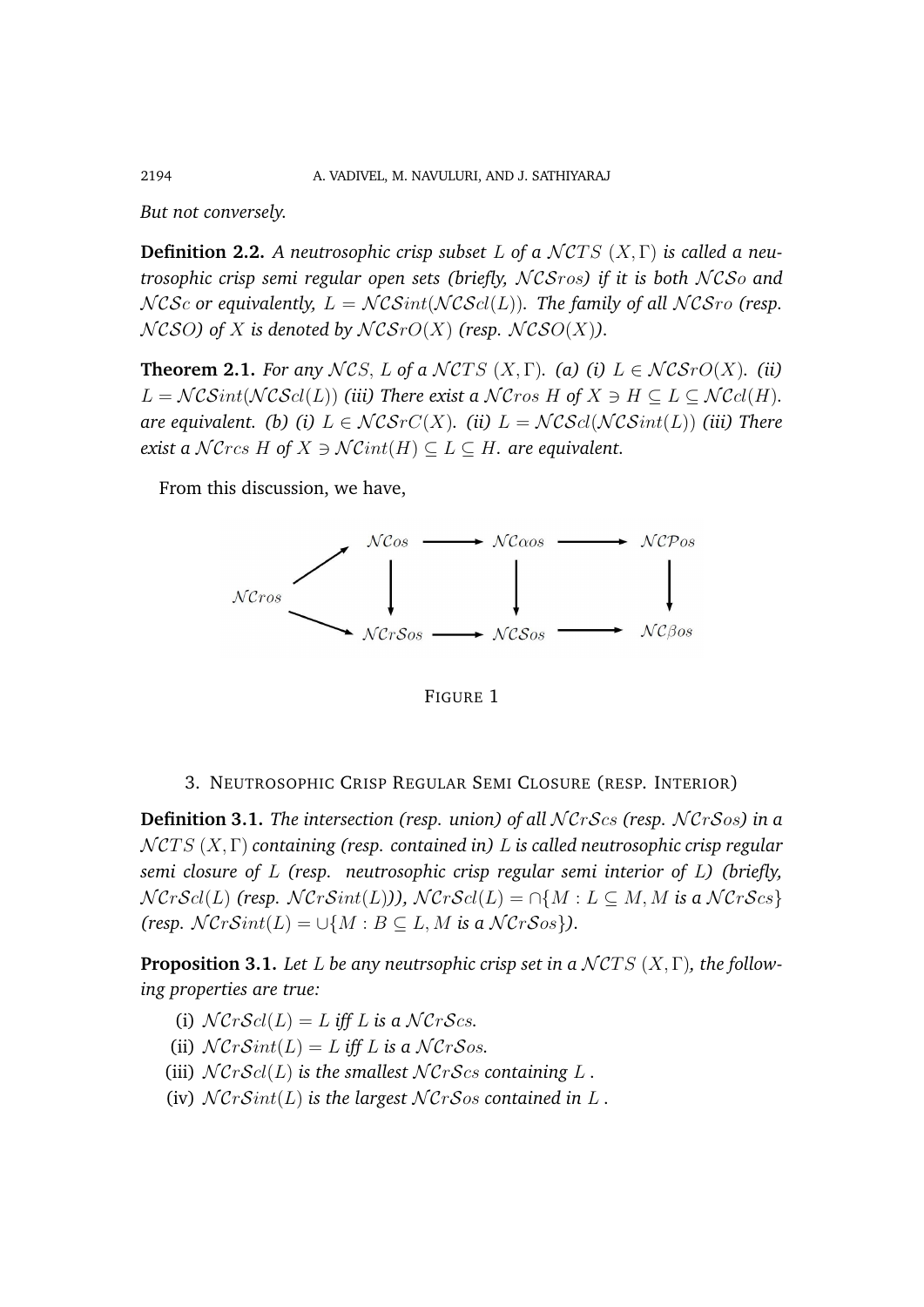(v) 
$$
\mathcal{N}Cr\mathcal{S}int(X_N - L) = X_N - (\mathcal{N}Cr\mathcal{S}cl(L)).
$$
  
(vi)  $\mathcal{N}Cr\mathcal{S}cl(X_N - L) = X_N - (\mathcal{N}Cr\mathcal{S}int(L)).$ 

**Theorem 3.1.** *Let* L and M be two neutrsophic crisp set in a  $\mathcal{N}CTS$   $(X, \Gamma)$ , the *following properties hold:*

- (i)  $\mathcal{N}Cr\mathcal{S}cl(\phi_N) = \phi_N$ ,  $\mathcal{N}Cr\mathcal{S}cl(X_N) = X_N$ .
- (ii)  $L \subset \mathcal{N} \mathcal{C} r \mathcal{S} cl(L)$ .
- (iii)  $L \subseteq M \Rightarrow \mathcal{N}Cr\mathcal{S}cl(L) \subseteq \mathcal{N}Cr\mathcal{S}cl(M)$ .
- (iv)  $\mathcal{N}Cr\mathcal{S}cl(L \cap M) \subseteq \mathcal{N}Cr\mathcal{S}cl(L) \cap \mathcal{N}Cr\mathcal{S}cl(M).$
- (v)  $\mathcal{N}Cr\mathcal{S}cl(L) \cup \mathcal{N}Cr\mathcal{S}cl(M) \subseteq \mathcal{N}Cr\mathcal{S}cl(L \cup M)$ .
- (vi)  $\mathcal{N}Cr\mathcal{S}cl(\mathcal{N}Cr\mathcal{S}cl(L)) = \mathcal{N}Cr\mathcal{S}cl(L).$
- (vii)  $\mathcal{N}CrSim(\phi_N) = \phi_N$ ,  $\mathcal{N}CrSim(X_N) = X_N$ .
- (viii)  $\mathcal{N}CrSint(L) \subseteq L$ .
	- (ix)  $L \subset M \Rightarrow \mathcal{N}CrSint(L) \subset \mathcal{N}CrSint(M)$ .
	- (x)  $\mathcal{N}CrSim(L \cap M) \subseteq \mathcal{N}CrSim(L) \cap \mathcal{N}CrSim(M)$ .
	- (xi)  $\mathcal{N}CrSint(L) \cup \mathcal{N}CrSint(M) \subset \mathcal{N}CrSint(L \cup M)$ .
- (xii)  $\mathcal{N}CrSim(NCrSint(L)) = \mathcal{N}CrSim(L)$ .

**Proposition 3.2.** *For any*  $NCS$ , *L of a*  $NCTS$   $(X, \Gamma)$ *, then:* 

- (i)  $\mathcal{N}Crit(L) \subseteq \mathcal{N}Crit(L) \subseteq \mathcal{N} CrSint(L) \subseteq \mathcal{N} CSint(L) \subseteq \mathcal{N} CSint(L) \subseteq \mathcal{N}$  $L \subseteq \mathcal{NC}\beta cl(L) \subseteq \mathcal{NC}\mathcal{SC}l(L) \subseteq \mathcal{NC}\mathcal{rc}l(L) \subseteq \mathcal{NC}cl(L) \subseteq \mathcal{NC}rcl(L).$
- (ii)  $\mathcal{NC}int(L) \subseteq \mathcal{NC}Sint(L) \subseteq \mathcal{NC}Sint(L) \subseteq \mathcal{NC}Scl(L) \subseteq \mathcal{NC}ocl(L) \subseteq$  $N\mathcal{C}cl(L)$ .
- (iii)  $\mathcal{N}$ Caint(L)  $\subset \mathcal{N}C$ Pint(L)  $\subset \mathcal{N}C$   $\beta$ int(L)  $\subset \mathcal{N}C$   $\beta$ cl(L)  $\subset \mathcal{N}C$   $\mathcal{N}C$   $\ell$  $N$  $\mathcal{C}\alpha$ *cl*(*L*).

**Theorem 3.2.** *If a*  $NCrSos L$  *is such that*  $L \subseteq M \subseteq NCcl(L)$ *, then M is also a* N CrSos*.*

**Corollary 3.1.** *If a*  $NCrScs$  *L is such that*  $NCint(L) \subset M \subset L$ *, then M is also a* N CrScs*.*

**Theorem 3.3.** *A*  $NCS L \in NCrSO(X)$  *iff for every neutrosophic crisp point*  $p \in L$ *,*  $\exists a \mathcal{N}$ *CS*  $M \in \mathcal{N}$ *CrSO*(*X*) such that  $p \in M \subseteq L$ .

**Proposition 3.3.** *If*  $L \in \mathcal{N}CrSO(X)$ *, then*  $\mathcal{N}CrScl(L) \subseteq \mathcal{N}CrSO(X)$ *.* 

**Proposition 3.4.** If L is  $NCrSos$  in X, then  $L^c$  is  $NCrScs$ .